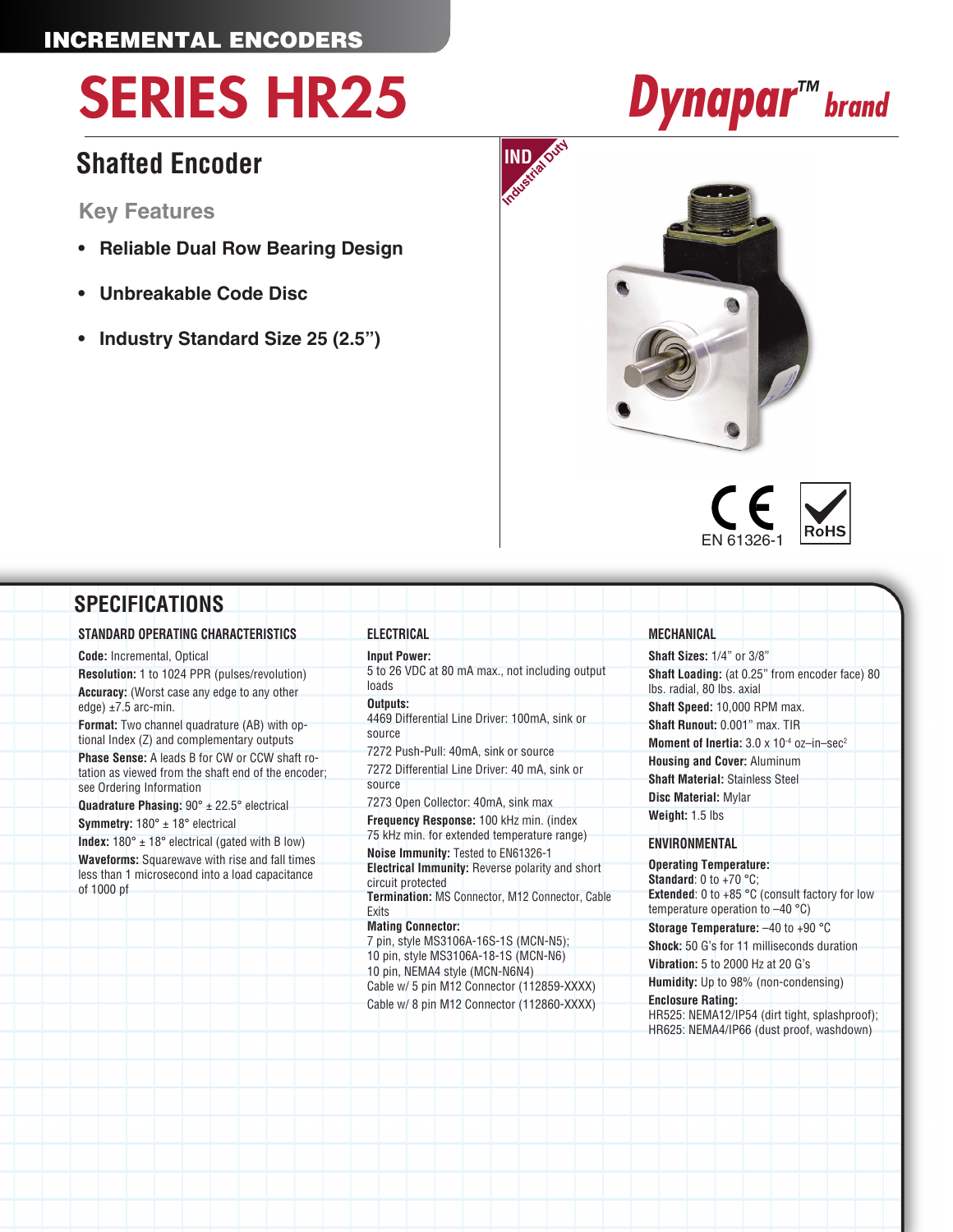

## SERIES HR25

#### **Ordering Information**

To order, complete the model number with code numbers from the table below:

| Code 1: Model                                                                                                                     | Code 2: PPR   Code 3: Mechanical                                             |                                                                      |                                                                                                                                                                                                                                                                                                                                                                                                                                                                                                                                                                                                                                                                                                                   | Code 4: Output                                                                                                                                                                                                                                                                                                                                                                                                                                                                                                                                                                                                                                                                                                                                                                                                                                                                                                                                                                                                                                                                                                                                                                                                                                                                                                                                                                                                                                                                                                                                                                                                                                                     | Code 5: Electrical                                                                                                                                                                                                                                                                                                                                                                                                                                                                                                                                                                                                                                                                        | Code 6: Termination                                                                                                                                                                                                                                                                                                                                                                                                                                                                                                                                                                                                                                                        | Code 7: Options                                                                                      |
|-----------------------------------------------------------------------------------------------------------------------------------|------------------------------------------------------------------------------|----------------------------------------------------------------------|-------------------------------------------------------------------------------------------------------------------------------------------------------------------------------------------------------------------------------------------------------------------------------------------------------------------------------------------------------------------------------------------------------------------------------------------------------------------------------------------------------------------------------------------------------------------------------------------------------------------------------------------------------------------------------------------------------------------|--------------------------------------------------------------------------------------------------------------------------------------------------------------------------------------------------------------------------------------------------------------------------------------------------------------------------------------------------------------------------------------------------------------------------------------------------------------------------------------------------------------------------------------------------------------------------------------------------------------------------------------------------------------------------------------------------------------------------------------------------------------------------------------------------------------------------------------------------------------------------------------------------------------------------------------------------------------------------------------------------------------------------------------------------------------------------------------------------------------------------------------------------------------------------------------------------------------------------------------------------------------------------------------------------------------------------------------------------------------------------------------------------------------------------------------------------------------------------------------------------------------------------------------------------------------------------------------------------------------------------------------------------------------------|-------------------------------------------------------------------------------------------------------------------------------------------------------------------------------------------------------------------------------------------------------------------------------------------------------------------------------------------------------------------------------------------------------------------------------------------------------------------------------------------------------------------------------------------------------------------------------------------------------------------------------------------------------------------------------------------|----------------------------------------------------------------------------------------------------------------------------------------------------------------------------------------------------------------------------------------------------------------------------------------------------------------------------------------------------------------------------------------------------------------------------------------------------------------------------------------------------------------------------------------------------------------------------------------------------------------------------------------------------------------------------|------------------------------------------------------------------------------------------------------|
| $HR \Box 25$                                                                                                                      | 1 II II                                                                      |                                                                      |                                                                                                                                                                                                                                                                                                                                                                                                                                                                                                                                                                                                                                                                                                                   |                                                                                                                                                                                                                                                                                                                                                                                                                                                                                                                                                                                                                                                                                                                                                                                                                                                                                                                                                                                                                                                                                                                                                                                                                                                                                                                                                                                                                                                                                                                                                                                                                                                                    |                                                                                                                                                                                                                                                                                                                                                                                                                                                                                                                                                                                                                                                                                           |                                                                                                                                                                                                                                                                                                                                                                                                                                                                                                                                                                                                                                                                            |                                                                                                      |
| Ordering Information                                                                                                              |                                                                              |                                                                      |                                                                                                                                                                                                                                                                                                                                                                                                                                                                                                                                                                                                                                                                                                                   |                                                                                                                                                                                                                                                                                                                                                                                                                                                                                                                                                                                                                                                                                                                                                                                                                                                                                                                                                                                                                                                                                                                                                                                                                                                                                                                                                                                                                                                                                                                                                                                                                                                                    |                                                                                                                                                                                                                                                                                                                                                                                                                                                                                                                                                                                                                                                                                           |                                                                                                                                                                                                                                                                                                                                                                                                                                                                                                                                                                                                                                                                            |                                                                                                      |
| <b>HR525</b><br>Size 25<br>Enclosed,<br>Shielded<br><b>Bearings</b><br><b>HR625</b><br>Size 25<br>Enclosed,<br>with Shaft<br>Seal | 0001<br>0010<br>0012<br>0050<br>0060<br>0086<br>0100<br>0120<br>0200<br>0240 | 0250<br>0300<br>0360<br>0400<br>0500<br>0600<br>0800<br>1000<br>1024 | <b>0</b> Flange Mount,<br>3/8" Shaft<br>1 2.50" Servo<br>Mount/ 4 Hole.<br>2.00" BC Face<br>Mount, 3/8"<br>Shaft<br>2 Flange Mount,<br>1/4" Shaft<br>3 2.50" Servo<br>Mount/<br>4 Hole 2.00"<br><b>BC Face Mount.</b><br>1/4" Shaft<br>4 2.50" Servo<br>Mount/ 3 Hole,<br>2.00" BC Face<br>Mount, 3/8"<br>Shaft<br>5 2.50" Servo<br>Mount/ 3 Hole,<br>2.00" BC Face<br>Mount, 1/4"<br>Shaft<br>6 2.50" Servo<br>Mount/ 3 Hole,<br>1.88" BC Face<br>Mount, 3/8"<br>Shaft<br>7 2.50" Servo<br>Mount/ 3 Hole,<br>1.88" BC Face<br>Mount, 1/4"<br>Shaft<br>8 2.62" Servo<br>Mount/ 3 Hole.<br>1.88" BC Face<br>Mount, 3/8"<br>Shaft<br>9 2.62" Servo<br>Mount/<br>3 Hole, 1.88"<br><b>BC Face Mount</b><br>1/4" Shaft | <b>7 Pin Connector or Cable</b><br><b>0</b> Single Ended, no Index, Format A, Table 2<br>1 Single Ended, with Index, Format A, Table 2<br>4 Single Ended, with Index, Format B, Table 2<br>6 Differential, no Index, Format C, Table 3<br>A Single Ended, with Index, Format C, Table 2<br>C Single Ended, no Index, Format C, Table 2<br>G Single Ended, with Index, Format D, Table 2<br><b>10 Pin Connector or Cable</b><br>2 Differential, no Index, Format A, Table 1<br>3 Differential, with Index, Format A, Table 1<br>5 Differential, with Index, Format B, Table 1<br><b>B</b> Differential, with Index Format C, Table 1<br><b>D</b> Differential, no Index, Format C, Table 1<br>5 Pin M12 Connector<br>Single ended, no index, Format A, Table 4<br>H.<br>J Single ended, with index, Format A, Table 4<br>K Single ended, with index, Format B, Table 4<br>L Single ended, with index, Format C, Table 4<br>M Single ended, no index, Format C, Table 4<br>N Single ended, with index, Format D, Table 4<br>8 Pin M12 Connector<br>P Single ended, no index, Format A, Table 5<br><b>Q</b> Single ended, with index, Format A, Table 5<br><b>R</b> Single ended, with index, Format B, Table 5<br>S Single ended, with index, Format C, Table 5<br>T Single ended, no index, Format C, Table 5<br><b>U</b> Single ended, with index, Format D, Table 5<br>V Differential, no index, Format A, Table 6<br>W Differential, with index, Format A, Table 6<br>X Differential, with index, Format B, Table 6<br>Y Differential, with index, Format C, Table 6<br>Z Differential, no index, Format C, Table 6<br>See page 3 for electrical tables and page | 5-26V in: 5-26V<br>0<br>Open Collector<br>with 2.2kΩ Pul-<br>lup out<br>1<br>5-26V in: 5-26V<br>Open Collector<br>out<br>5-26V in: 5V<br>2<br><b>Totem Pole out</b><br>5-26V in: 5V<br>3<br>Line Driver out<br>(7272)<br>5-26V in; 5-26V<br>4<br>Line Driver out<br>(7272)<br>5-26V in, 5V<br>5<br><b>Differential</b><br>Line Driver out<br>(4469)<br>$5-15V$ in,<br>6<br>5-15V Dif-<br>ferential Line<br>Driver out<br>(4469)<br>Same as "0"<br>A<br>with extend.<br>temp range<br>Same as "1"<br>B<br>with extend.<br>temp range<br>Same as "2"<br>C<br>with extend.<br>temp range<br>Same as "3"<br>D<br>with extend.<br>temp range<br>Same as "4"<br>Е<br>with extend.<br>temp range | <b>End Mount Connector</b><br>0<br>Side Mount Connector<br>Available when Code 1 is<br>HR525:<br>18" Cable, Side<br>$\mathbf{2}$<br>3<br>3' Cable, Side<br>6' Cable, Side<br>4<br>5<br>10' Cable, Side<br>6<br>15' Cable, Side<br>18" Cable, End<br>J<br>3' Cable, End<br>K<br>6' Cable, End<br>L<br>M<br>10' Cable, End<br>15' Cable, End<br>N.<br>Available when Code 1 is<br>HR625:<br>18" Watertight, Side<br>A<br>3' Watertight, Side<br>В<br>6' Watertight, Side<br>C<br>10' Watertight, Side<br>D<br>F<br>15' Watertight, Side<br>18" Watertight, End<br>P<br>Q<br>3' Watertight, End<br>R<br>6' Watertight, End<br>10' Watertight, End<br>S<br>15' Watertight, End | Available when<br>Code 4 is 0 thru<br>G, and Code 6 is<br>$0$ or 1:<br>PS LED<br>Output<br>Indicator |
|                                                                                                                                   |                                                                              |                                                                      |                                                                                                                                                                                                                                                                                                                                                                                                                                                                                                                                                                                                                                                                                                                   | 4 for formats.                                                                                                                                                                                                                                                                                                                                                                                                                                                                                                                                                                                                                                                                                                                                                                                                                                                                                                                                                                                                                                                                                                                                                                                                                                                                                                                                                                                                                                                                                                                                                                                                                                                     |                                                                                                                                                                                                                                                                                                                                                                                                                                                                                                                                                                                                                                                                                           |                                                                                                                                                                                                                                                                                                                                                                                                                                                                                                                                                                                                                                                                            |                                                                                                      |

#### **Cable Assemblies with MS Connector**

|             | <b>1400431XXXX</b> 7 Pin MS. Cable Assy, For Use with Single Ended w/Index Outputs                 |
|-------------|----------------------------------------------------------------------------------------------------|
|             | <b>108596-XXXX</b> 7 Pin MS, Cable Assy. For Use with Differential Line Driver w/o Index Outputs   |
|             | <b>1400635XXXX</b> 10 Pin MS, Cable Assy. For Use with Differential Line Driver with Index Outputs |
| 109209-XXXX | NEMA4 10 pin MS. Cable Assy. For Use with Differential Line Driver with Index Outputs              |

#### **Cable Assemblies with M12 Connector**

**112859-XXXX** 5 Pin M12, Cable Assy. For Use with Single Ended Outputs

**112860-XXXX** 8 Pin M12, Cable Assy. For Use with Single Ended Outputs

**112860-XXXX** 8 Pin M12, Cable Assy. For Use with Differential Line Driver Outputs

**\*Note:** Standard cable length is 10 feet but may be ordered in any length in 5 foot increments. For example, for a 20 foot cable, replace XXXX with -0020.

#### **Mating Connectors (no cable)**

**MCN-N5** 7 pin, style MS3106A-16S-1S **MCN-N6** 10 pin, style MS3106A-18-1S **MCN-N6N4** 10 pin, NEMA4 style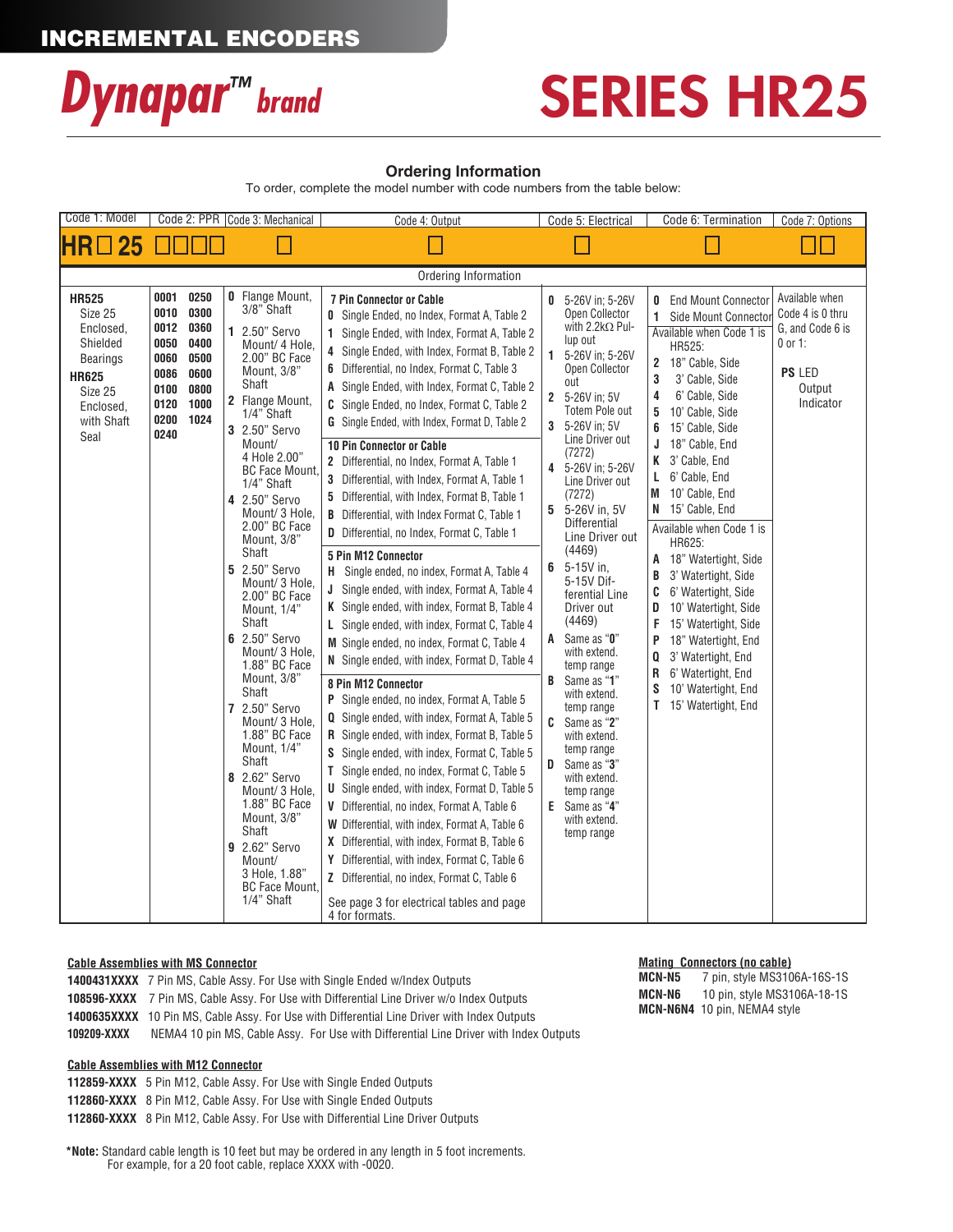## SERIES HR25



#### **ELECTRICAL CONNECTIONS**

#### **Prewired Cable or Accessory Cables with 7 or 10 Pin MS Connector - when Code 4= 0 to 6, or A, B, C, D or G**

**Note**: Wire color codes are referenced here for models that are specified with pre-wired cable. Connector/cables are described in<br>the Encoder Accessories section of this catalog and color-coding information is provided he

| Table 1 - Differential |                                                                                 |                                  |                                             |  |  |
|------------------------|---------------------------------------------------------------------------------|----------------------------------|---------------------------------------------|--|--|
| <b>Encoder</b>         | **Cable #109209-XXXX or 1400635XXXX<br>10 Pin Differential Line Driver w/ Index |                                  |                                             |  |  |
| <b>Function</b>        | <b>Wire Color</b><br>Pin<br>Code                                                |                                  | <b>Cable Accessory</b><br><b>Color Code</b> |  |  |
| Signal A               | А                                                                               | <b>BRN</b>                       | <b>BRN</b>                                  |  |  |
| Signal B               | B                                                                               | ORN                              | ORG                                         |  |  |
| Signal Z*              | C                                                                               | YEL                              | YEL                                         |  |  |
| Power Source           | D                                                                               | <b>RED</b>                       | RED                                         |  |  |
| N/C                    | E                                                                               |                                  |                                             |  |  |
| Common                 | F                                                                               | BLK                              | BLK                                         |  |  |
| Case                   | G                                                                               | GRN                              | GRN                                         |  |  |
| Signal A               | Н                                                                               | <b>BRN/WHT</b><br><b>BRN/WHT</b> |                                             |  |  |
| Signal B               |                                                                                 | ORN/WHT                          | ORN/WHT                                     |  |  |
| Signal Z               | J                                                                               | YEL/WHT                          | YEL/WHT                                     |  |  |

| Table 2 – Single Ended |                                                                  |            |                                             |  |  |  |
|------------------------|------------------------------------------------------------------|------------|---------------------------------------------|--|--|--|
| <b>Encoder</b>         | Cable #1400431XXXX<br><b>7 Pin Single Ended w/ Index Outputs</b> |            |                                             |  |  |  |
| <b>Function</b>        | <b>Wire Color</b><br>Pin<br>Code                                 |            | <b>Cable Accessory</b><br><b>Color Code</b> |  |  |  |
| Signal A               | А                                                                | <b>BRN</b> | RED                                         |  |  |  |
| Signal B               | B                                                                | <b>ORN</b> | BLUE                                        |  |  |  |
| Signal Z*              | C                                                                | YEL        | YEL                                         |  |  |  |
| Power Source           | D                                                                | <b>RED</b> | <b>WHT</b>                                  |  |  |  |
| No Connection          | E                                                                |            | GRN                                         |  |  |  |
| Common                 | F                                                                | BLK        | <b>BLK</b>                                  |  |  |  |
| Case                   | G                                                                | GRN        | <b>SHIELD</b>                               |  |  |  |

| Table 3 - Differential |                                                       |                                             |  |  |  |
|------------------------|-------------------------------------------------------|---------------------------------------------|--|--|--|
| <b>Encoder</b>         | Cable #108596-XXXX<br>7 Pin Dif Line Driver w/o Index |                                             |  |  |  |
| <b>Function</b>        | Pin                                                   | <b>Cable Accessory</b><br><b>Color Code</b> |  |  |  |
| Signal A               | А                                                     | RED                                         |  |  |  |
| Signal B               | B                                                     | BLUE                                        |  |  |  |
| Signal A               | C                                                     | YEL                                         |  |  |  |
| Power Source           | D                                                     | WHT                                         |  |  |  |
| Signal B               | Е                                                     | GRN                                         |  |  |  |
| Common                 | F                                                     | BLK                                         |  |  |  |
| Case                   | G                                                     | SHIELD                                      |  |  |  |

#### **5 & 8 Pin M12 Accessory Cables - when Code 4= H to Z**

Connector pin numbers and cable assembly wire color information is provided here for reference.

|                                   |                                                 | Table 4                   | Table 5                                  |                           | Table 6                                         |                           |
|-----------------------------------|-------------------------------------------------|---------------------------|------------------------------------------|---------------------------|-------------------------------------------------|---------------------------|
| <b>Encoder</b><br><b>Function</b> | Cable #112859-XXXX<br><b>5 Pin Single Ended</b> |                           | Cable #112860-XXXX<br>8 Pin Single Ended |                           | Cable #112860-XXXX<br><b>8 Pin Differential</b> |                           |
|                                   | Pin                                             | <b>Wire Color</b><br>Code | Pin                                      | <b>Wire Color</b><br>Code | Pin                                             | <b>Wire Color</b><br>Code |
| Signal A                          | 4                                               | BLK                       |                                          | <b>BRN</b>                |                                                 | <b>BRN</b>                |
| Signal B                          | $\overline{2}$                                  | <b>WHT</b>                | 4                                        | <b>ORG</b>                | 4                                               | <b>ORG</b>                |
| Signal Z*                         | 5                                               | GRY                       | 6                                        | YEL                       | 6                                               | YEL                       |
| Power+V                           |                                                 | <b>BRN BLU</b>            | $\overline{2}$                           | <b>RED</b>                | $\overline{2}$                                  | <b>RED</b>                |
| Com                               | 3                                               |                           | 7                                        | <b>BLK</b>                | 7                                               | <b>BLK</b>                |
| Signal $\overline{A}$             |                                                 |                           |                                          |                           | 3                                               | <b>BRN/WHT</b>            |
| Signal B                          |                                                 |                           |                                          |                           | 5                                               | ORG/WHT                   |
| Signal $\overline{Z}^*$           |                                                 |                           |                                          |                           | 8                                               | YEL/WHT                   |

#### **NOTES:**

1) Cable Configuration (**Tables 1 and 3**): PVC jacket, 105 °C rated, overall foil shield; 3 twisted pairs 26 AWG (output signals), plus 2 twisted pairs 24 AWG (input power)

2) Cable Configuration (**Table 2**): PVC jacket, 105 °C rated, overall foil shield; 3 twisted pairs 26 AWG (output signals), plus 2 twisted pairs 24 AWG (input power)

3) Cable Configuration (**Tables 4, 5 and 6**): PVC jacket, 105 °C rated, overall foil shield; 24 AWG conductors, minimum

4) Standard cable length is 10 feet but may be ordered in any length in 5 foot increments. For example, for a 20 foot cable, replace -XXXX with -0020

5) \* Index not provided on all models. See ordering information.

6) \*\*For watertight applications, use NEMA4 10 pin cable & connector 109209-XXXX.

7) "MS" Type mating connectors and pre-build cables are rated NEMA 12

8) "M12" Cable assemblies are rated IP67